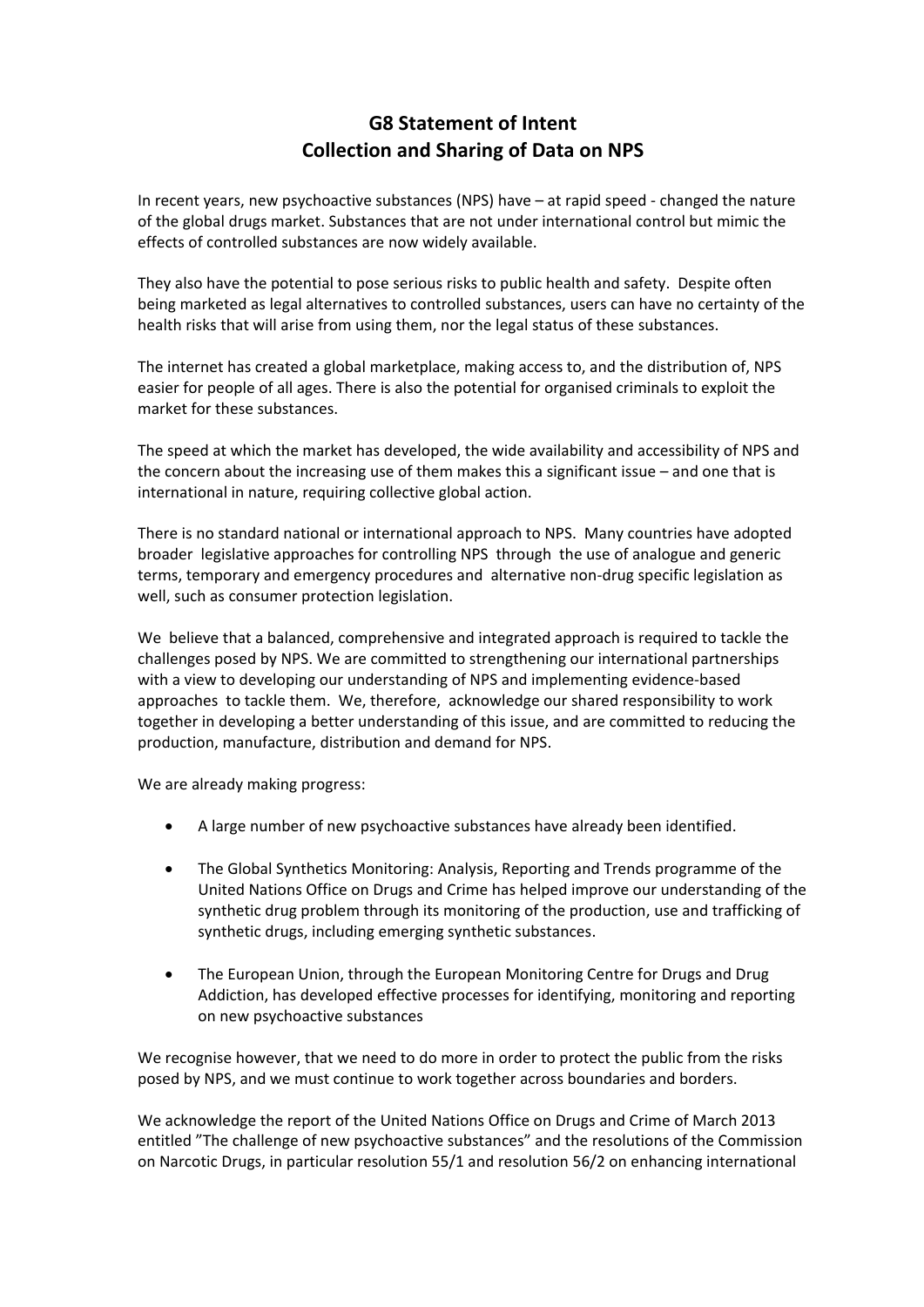cooperation in the identification and reporting of new psychoactive substances, adopted at the 56th session of the Commission on Narcotic Drugs in March 2013.

We recognise that the forthcoming review of the Declaration and Plan of Action at the 2014 highlevel session of the Commission on Narcotic Drugs and the UN General Assembly Special Session on Drugs in 2016 present opportunities to consider the international response to NPS. Additional opportunities to share information and discuss the issue may also arise at the 57th Session of the Commission on Narcotic Drugs in the context of discussions on the international scheduling process.

As such, following the G8 Roma-Lyon expert group in London on 16 April 2013, we, the representatives of Canada, France, Germany, Italy, Japan, New Zealand, Poland, the Russian Federation, Sweden, the United Kingdom and the United States, give , where appropriate, our commitment to:

- Developing comprehensive, coordinated and integrated approaches to the detection, analysis and identification of new psychoactive substances as part of our balanced approach to drug policy that tackles both reducing demand and restricting supply;
- Collecting and sharing information on the risks to individual and public health and public posed by new psychoactive substances , using, where appropriate, existing national and regional data collection and information exchange systems;
- Collecting and sharing information on pharmacological data and research relating to new psychoactive substances;
- Sharing information on the prevalence of new psychoactive substances as a basis for evidence-based measures;
- Sharing information on the aforementioned aspects with one another and through, inter alia, the UNODC's Global Synthetics Monitoring: Analysis, Reporting and Trends (SMART) programme and its International Collaborative Exercises (ICE) Portal, using, where appropriate, existing national and regional early warning systems and networks;
- Sharing, where appropriate, good practice on demand reduction and treatment measures, including exchanging knowledge on the profile of users, patterns of use and settings, in order to better target prevention strategies;
- Collaborating on the development of tailored prevention strategies that provide up to date information on potential adverse impacts and risks to public health and safety of new psychoactive substances associated with the consumption of new psychoactive substances, so as to counter public perception that new psychoactive substances are safe and may be legal;
- Exchanging ideas, efforts, best practices and experiences in adopting effective responses to address the unique challenges posed by new psychoactive substances, which may include, among others, national and regional responses, new legislation, regulation or other restrictions, and demand reduction strategies;
- Also utilizing the links between local, regional, national and international early warning systems, ensuring a good flow of information in both directions.